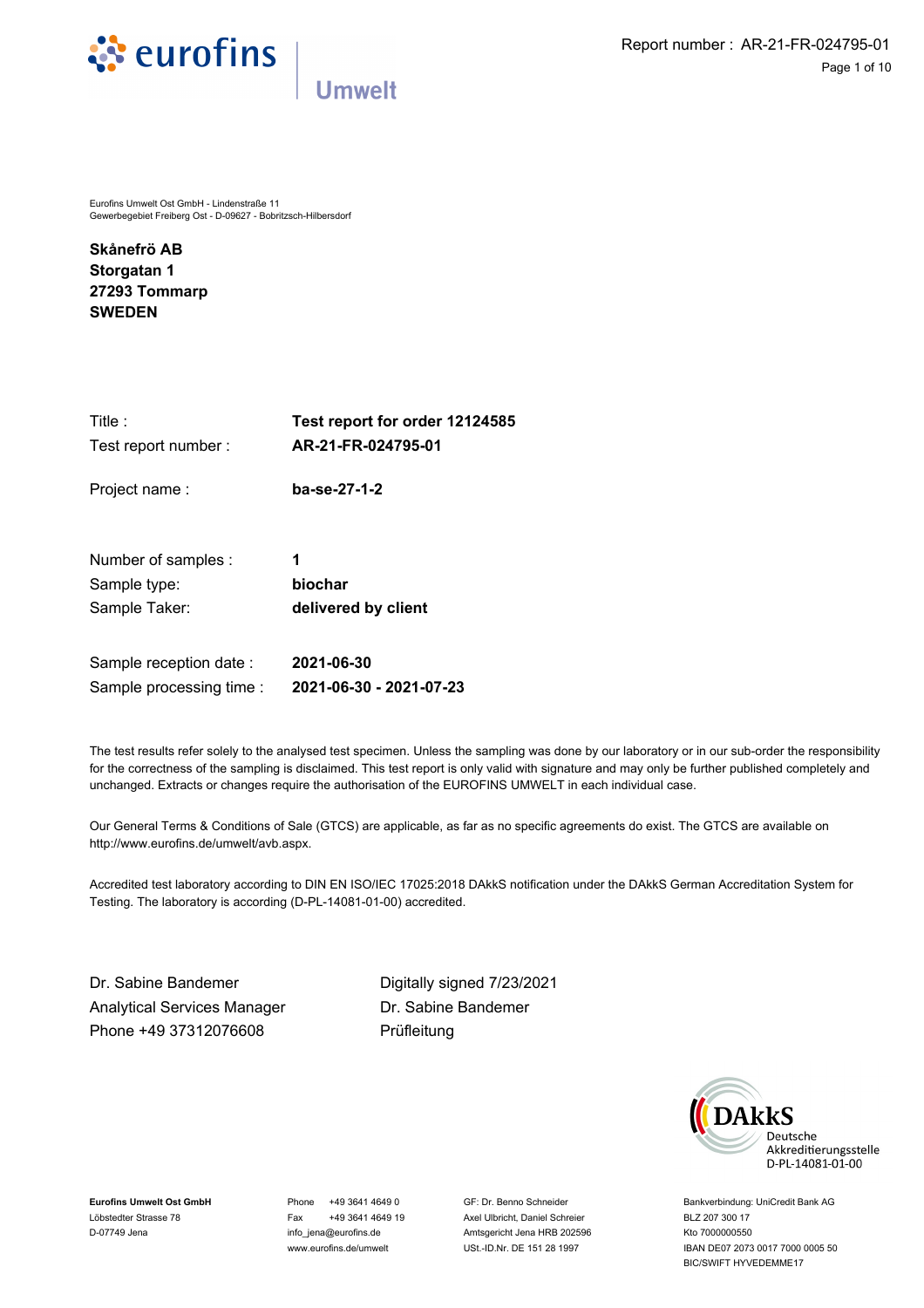

|                                 |                    |                           |                                               |                         |                             |                           |                               | Description   |                            | sp-se-27-1-2-1           |                |        |
|---------------------------------|--------------------|---------------------------|-----------------------------------------------|-------------------------|-----------------------------|---------------------------|-------------------------------|---------------|----------------------------|--------------------------|----------------|--------|
|                                 |                    |                           |                                               |                         |                             | Limit values              |                               | Sample number |                            |                          | 121084237      |        |
| Parameter                       | Lab                |                           | Accr. Method                                  | EBC-<br>Feed<br>class l | EBC-<br>AgroBio<br>class II | EBC-<br>Agro<br>class III | EBC-ma-<br>terial<br>class IV | <b>LOQ</b>    | Unit                       |                          | ar             | db     |
| <b>Biochar properties</b>       |                    |                           |                                               |                         |                             |                           |                               |               |                            |                          |                |        |
| Bulk density < 3 mm             | <b>FR</b>          |                           | in Anlehnung an<br>VDLUFA-Methode A<br>13.2.1 |                         |                             |                           |                               |               | kg/m <sup>3</sup>          | $\overline{\phantom{a}}$ |                | 237    |
| specific surface (BET)          | SND <sub>2</sub> / |                           | <b>DIN ISO 9277</b>                           |                         |                             |                           |                               |               | $m^2/g$                    | $\overline{a}$           | $\blacksquare$ | 223.25 |
| water holding capacity (WHC) FR |                    |                           | DIN EN ISO 14238, A:<br>2014-03               |                         |                             |                           |                               |               | $\frac{0}{0}$              | $\overline{a}$           |                | 184.3  |
| Moisture                        | <b>FR</b>          | <b>RE000</b><br>FY        | DIN 51718: 2002-06                            |                         |                             |                           |                               | 0.1           | $%$ (w/w)                  | $\overline{a}$           | 41.3           |        |
| Ash content (550°C)             | <b>FR</b>          | <b>RE000</b><br><b>FY</b> | DIN 51719: 1997-07                            |                         |                             |                           |                               | 0.1           | $%$ (w/w)                  | $\overline{a}$           | 13.2           | 22.4   |
| Ash content (815°C)             | <b>FR</b>          | <b>RE000</b><br>FY        | DIN 51719: 1997-07                            |                         |                             |                           |                               | 0.1           | $%$ (w/w)                  | $\overline{a}$           | 12.7           | 21.6   |
| Carbon                          | FR                 | <b>RE000</b><br><b>FY</b> | DIN 51732: 2014-07                            |                         |                             |                           |                               | 0.2           | $%$ (w/w)                  | $\overline{a}$           | 41.3           | 70.4   |
| carbon (organic)                | FR                 | <b>RE000</b><br><b>FY</b> | berechnet                                     |                         |                             |                           |                               |               | $%$ (w/w)                  | $\overline{\phantom{a}}$ | 41.1           | 70.1   |
| Hydrogen                        | FR                 | <b>RE000</b><br><b>FY</b> | DIN 51732: 2014-07                            |                         |                             |                           |                               | 0.1           | $%$ (w/w)                  | ÷,                       | $1.0$          | 1.8    |
| Total nitrogen                  | FR                 | <b>RE000</b><br><b>FY</b> | DIN 51732: 2014-07                            |                         |                             |                           |                               | 0.05          | $%$ (w/w)                  | ÷,                       | 1.57           | 2.68   |
| Total nitrogen                  | FR                 | <b>RE000</b><br>FY        | DIN 51732: 2014-07                            |                         |                             |                           |                               | 0.5           | g/kg                       | $\overline{a}$           | 15.7           | 26.8   |
| Sulphur (S), total              | FR                 | <b>RE000</b><br><b>FY</b> | DIN 51724-3: 2012-07                          |                         |                             |                           |                               | 0.03          | % (w/w)                    | $\overline{\phantom{a}}$ | 0.08           | 0.13   |
| Oxygen                          | FR                 | <b>RE000</b><br><b>FY</b> | DIN 51733: 2016-04                            |                         |                             |                           |                               |               | $%$ (w/w)                  | $\overline{\phantom{a}}$ | 2.0            | 3.4    |
| Total inorganic carbon (TIC)    | FR                 | <b>RE000</b><br>FY        | DIN 51726: 2004-06                            |                         |                             |                           |                               | 0.1           | $\sqrt{\frac{9}{6}}$ (w/w) | $\overline{a}$           | 0.2            | 0.3    |
| carbonate-CO2                   | <b>FR</b>          | <b>RE000</b><br>FY        | DIN 51726: 2004-06                            |                         |                             |                           |                               | 0.4           | % (w/w)                    | ÷,                       | 0.6            | 1.0    |
| H/C ratio (molar)               | <b>FR</b>          | <b>RE000</b><br>FY        | berechnet                                     |                         |                             |                           |                               |               |                            | $\overline{a}$           | 0.30           | 0.30   |
| H/Corg ratio (molar)            | <b>FR</b>          | <b>RE000</b><br>FY        | berechnet                                     | ${}_{0.7}$              | ${}_{0.7}$                  | ${}_{0.7}$                | ${}_{0.7}$                    |               |                            | $\overline{a}$           | 0.30           | 0.30   |
| O/C ratio (molar)               | <b>FR</b>          | <b>RE000</b><br>FY        | berechnet                                     | ${}_{0.4}$              | ${}_{0.4}$                  | ${}_{0.4}$                | ${}_{0.4}$                    |               |                            | $\overline{\phantom{a}}$ | 0.036          | 0.036  |
| Volatile Compounds              | <b>FR</b>          | <b>RE000</b><br>FY        | DIN 51720: 2001-03                            |                         |                             |                           |                               | 0.2           | $\sqrt{\frac{9}{6}}$ (w/w) | $\overline{a}$           | 4.7            | 8.1    |
| gross calorific value (Ho,V)    | FR.                | <b>RE000</b><br>FY        | DIN 51900-3: 2005-1                           |                         |                             |                           |                               | 200           | kJ/kg                      | $\overline{a}$           | 15300          | 26200  |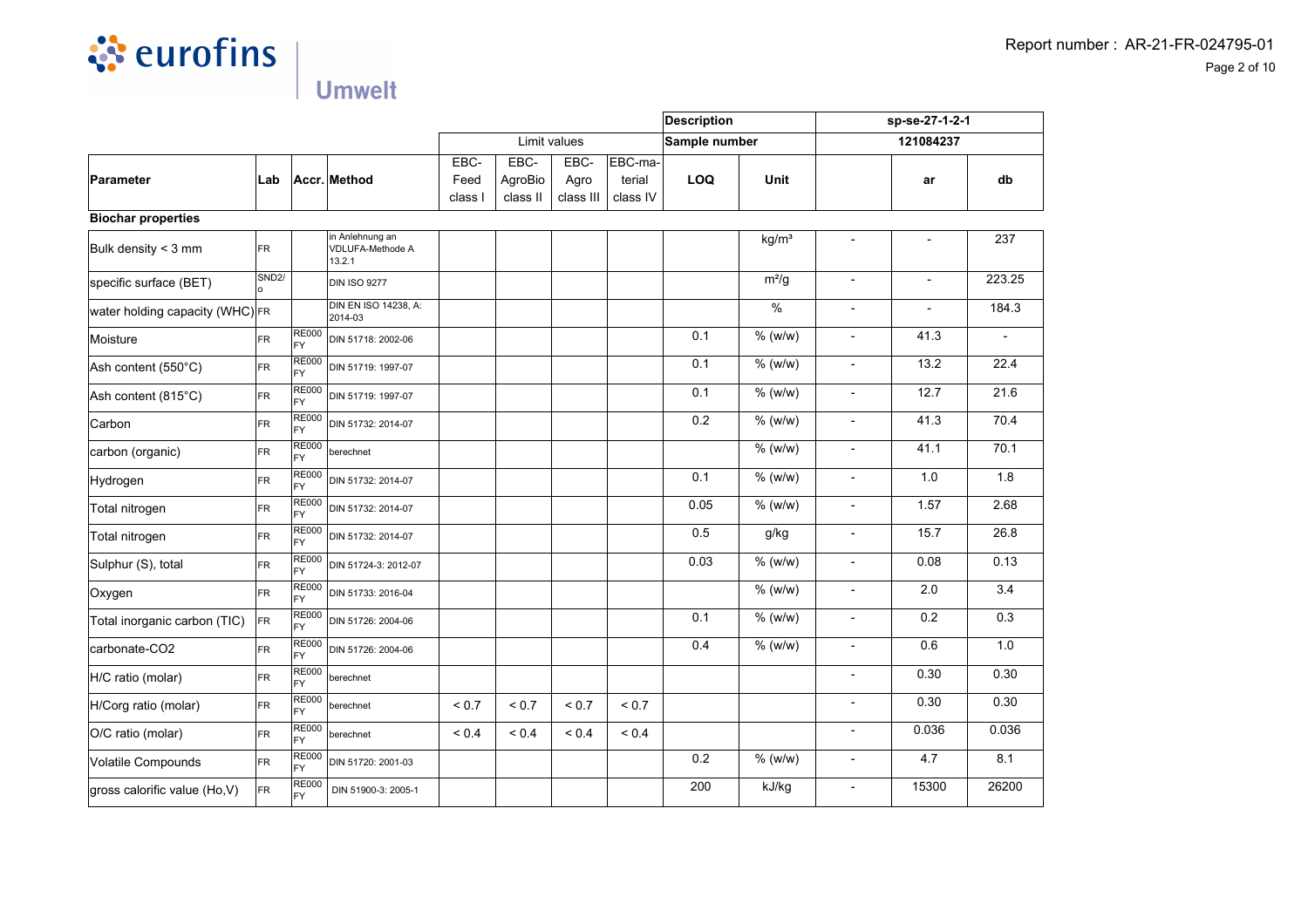

|                                                               |                     |                           |                                                 |                         |                             | <b>Description</b>        |                               | sp-se-27-1-2-1 |                        |                          |                          |                          |
|---------------------------------------------------------------|---------------------|---------------------------|-------------------------------------------------|-------------------------|-----------------------------|---------------------------|-------------------------------|----------------|------------------------|--------------------------|--------------------------|--------------------------|
|                                                               |                     |                           |                                                 |                         |                             | Limit values              |                               | Sample number  |                        |                          | 121084237                |                          |
| Parameter                                                     | Lab                 |                           | Accr. Method                                    | EBC-<br>Feed<br>class I | EBC-<br>AgroBio<br>class II | EBC-<br>Agro<br>class III | EBC-ma-<br>terial<br>class IV | <b>LOQ</b>     | <b>Unit</b>            |                          | ar                       | db                       |
| net calorific value (Hu,p)                                    | FR.                 | <b>RE000</b><br><b>FY</b> | DIN 51900-3: 2005-1                             |                         |                             |                           |                               | 200            | kJ/kg                  | $\overline{\phantom{a}}$ | 14100                    | 25800                    |
| pH in CaCl2                                                   | <b>FR</b>           |                           | DIN ISO 10390: 2005-12                          |                         |                             |                           |                               |                |                        | $\blacksquare$           | 10.2                     |                          |
| Conductivity                                                  | <b>FR</b>           |                           | BGK III. C2: 2006-09                            |                         |                             |                           |                               | 5              | µS/cm                  |                          | 2080                     |                          |
| salt content                                                  | <b>FR</b>           |                           | BGK III. C2: 2006-09                            |                         |                             |                           |                               | 0.005          | g/kg                   | $\overline{\phantom{a}}$ | 11.0                     |                          |
| salt content                                                  | <b>FR</b>           |                           | BGK III. C2: 2006-09                            |                         |                             |                           |                               | 0.005          | g/                     | $\blacksquare$           | 2.60                     | $\overline{a}$           |
| Protein, crude                                                | FR.                 | <b>RE000</b><br>FY        | <b>VDLUFA Methodenbuch</b><br>Band III: 2014-09 |                         |                             |                           |                               |                | % (w/w) dm             | not<br>determined        |                          |                          |
| Fat, crude                                                    | FR.                 | <b>RE000</b><br>FY        | VDLUFA Methodenbuch<br>Band III: 2014-09        |                         |                             |                           |                               |                | % (w/w) dm             | not<br>determined        |                          |                          |
| Crude fibre                                                   | FR.                 | <b>RE000</b><br><b>FY</b> | <b>VDLUFA Methodenbuch</b><br>Band III: 2014-09 |                         |                             |                           |                               |                | % (w/w) dm             | not<br>determined        | $\overline{\phantom{a}}$ |                          |
| <b>HCI-unsoluble ash</b>                                      | ES005<br>A/o        |                           | VDLUFA III 8.2                                  |                         |                             |                           |                               |                | Ma.-% Raw<br>Product   | 11                       | $\overline{\phantom{m}}$ |                          |
| Fluor total (F)                                               | <b>ES005</b><br>A/o | <b>RE000</b><br>lcr       | VDLUFA III, 17.3.2: 2006                        | 150                     |                             |                           |                               |                | mg/kg 88%<br><b>DM</b> | < 10                     |                          |                          |
| Polychlorinated dibenzodioxins/-furans (17 PCDD/F) by GC-HRMS |                     |                           |                                                 |                         |                             |                           |                               |                |                        |                          |                          |                          |
| $2,3,7,8$ -TetraCDD                                           | <b>ES005</b><br>A/o |                           | DIN 38414-S24: 2000-10                          |                         |                             |                           |                               |                | ng/kg dw               | < 0.1                    | $\blacksquare$           |                          |
| 1,2,3,7,8-PentaCDD                                            | <b>ES005</b><br>A/o |                           | DIN 38414-S24: 2000-10                          |                         |                             |                           |                               |                | ng/kg dw               | < 0.15                   |                          |                          |
| 1,2,3,4,7,8-HexaCDD                                           | ES005<br>A/o        |                           | DIN 38414-S24: 2000-10                          |                         |                             |                           |                               |                | ng/kg dw               | < 0.15                   | $\blacksquare$           | $\overline{\phantom{0}}$ |
| 1,2,3,6,7,8-HexaCDD                                           | <b>ES005</b><br>A/o |                           | DIN 38414-S24: 2000-10                          |                         |                             |                           |                               |                | ng/kg dw               | < 0.15                   |                          | $\overline{\phantom{0}}$ |
| 1,2,3,7,8,9-HexaCDD                                           | <b>ES005</b><br>A/o |                           | DIN 38414-S24: 2000-10                          |                         |                             |                           |                               |                | ng/kg dw               | 0.2                      |                          |                          |
| 1,2,3,4,6,7,8-HeptaCDD                                        | <b>ES005</b><br>A/o |                           | DIN 38414-S24: 2000-10                          |                         |                             |                           |                               |                | ng/kg dw               | 1.2                      |                          |                          |
| OctaCDD                                                       | ES005<br>A/o        |                           | DIN 38414-S24: 2000-10                          |                         |                             |                           |                               |                | ng/kg dw               | 2.4                      |                          |                          |
| $ 2,3,7,8$ -TetraCDF                                          | ES005<br>A/o        |                           | DIN 38414-S24: 2000-10                          |                         |                             |                           |                               |                | ng/kg dw               | 0.44                     |                          | L,                       |
| 1,2,3,7,8-PentaCDF                                            | ES005<br>A/o        |                           | DIN 38414-S24: 2000-10                          |                         |                             |                           |                               |                | ng/kg dw               | 0.21                     | $\blacksquare$           | $\blacksquare$           |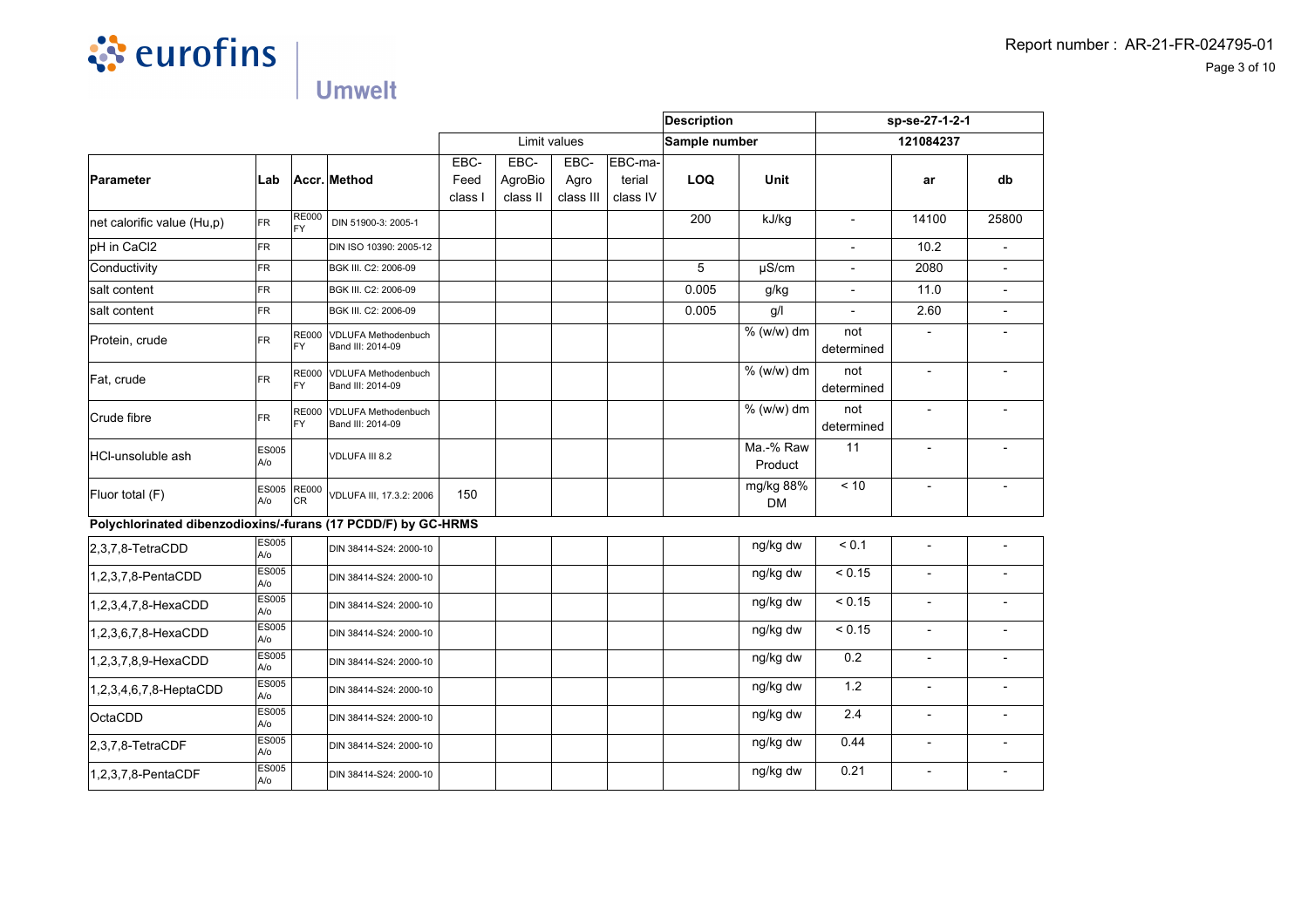

|                                       |                        |                        |                         |                             |                           |                               | <b>Description</b> |                        | sp-se-27-1-2-1 |                          |    |  |
|---------------------------------------|------------------------|------------------------|-------------------------|-----------------------------|---------------------------|-------------------------------|--------------------|------------------------|----------------|--------------------------|----|--|
|                                       |                        |                        |                         |                             | Limit values              |                               | Sample number      |                        | 121084237      |                          |    |  |
| Parameter                             | Lab                    | Accr. Method           | EBC-<br>Feed<br>class I | EBC-<br>AgroBio<br>class II | EBC-<br>Agro<br>class III | EBC-ma-<br>terial<br>class IV | LOQ                | <b>Unit</b>            |                | ar                       | db |  |
| $ 2,3,4,7,8$ -PentaCDF                | <b>ES005</b><br>$A$ /o | DIN 38414-S24: 2000-10 |                         |                             |                           |                               |                    | ng/kg dw               | 0.14           | $\blacksquare$           |    |  |
| 1,2,3,4,7,8-HexaCDF                   | <b>ES005</b><br>$A$ /o | DIN 38414-S24: 2000-10 |                         |                             |                           |                               |                    | ng/kg dw               | 0.9            | $\overline{\phantom{a}}$ |    |  |
| 1,2,3,6,7,8-HexaCDF                   | ES005<br>A/o           | DIN 38414-S24: 2000-10 |                         |                             |                           |                               |                    | ng/kg dw               | 0.13           |                          |    |  |
| 1,2,3,7,8,9-HexaCDF                   | <b>ES005</b><br>A/o    | DIN 38414-S24: 2000-10 |                         |                             |                           |                               |                    | ng/kg dw               | < 0.1          | $\blacksquare$           |    |  |
| $ 2,3,4,6,7,8$ -HexaCDF               | <b>ES005</b><br>$A$ /o | DIN 38414-S24: 2000-10 |                         |                             |                           |                               |                    | ng/kg dw               | 0.11           | $\blacksquare$           |    |  |
| $1,2,3,4,6,7,8$ -HeptaCDF             | <b>ES005</b><br>A/o    | DIN 38414-S24: 2000-10 |                         |                             |                           |                               |                    | ng/kg dw               | 1.6            | $\overline{\phantom{a}}$ |    |  |
| 1,2,3,4,7,8,9-HeptaCDF                | <b>ES005</b><br>A/o    | DIN 38414-S24: 2000-10 |                         |                             |                           |                               |                    | ng/kg dw               | 0.81           | $\blacksquare$           |    |  |
| <b>OctaCDF</b>                        | <b>ES005</b><br>A/o    | DIN 38414-S24: 2000-10 |                         |                             |                           |                               |                    | ng/kg dw               | 3.6            |                          |    |  |
| WHO(2005)-PCDD/F TEQ<br>(lower-bound) | ES005<br>A/o           | DIN 38414-S24: 2000-10 |                         |                             |                           |                               |                    | ng/kg dw               | 0.264          | $\blacksquare$           |    |  |
| WHO(2005)-PCDD/F TEQ<br>(upper-bound) | ES005<br>A/o           | DIN 38414-S24: 2000-10 |                         |                             |                           |                               |                    | ng/kg dw               | 0.554          |                          |    |  |
| WHO(2005)-PCDD/F TEQ<br>(upper-bound) | <b>ES005</b><br>A/o    | calculated             | 0.75                    |                             |                           |                               |                    | ng/kg 88%<br><b>DM</b> | 0.488          |                          |    |  |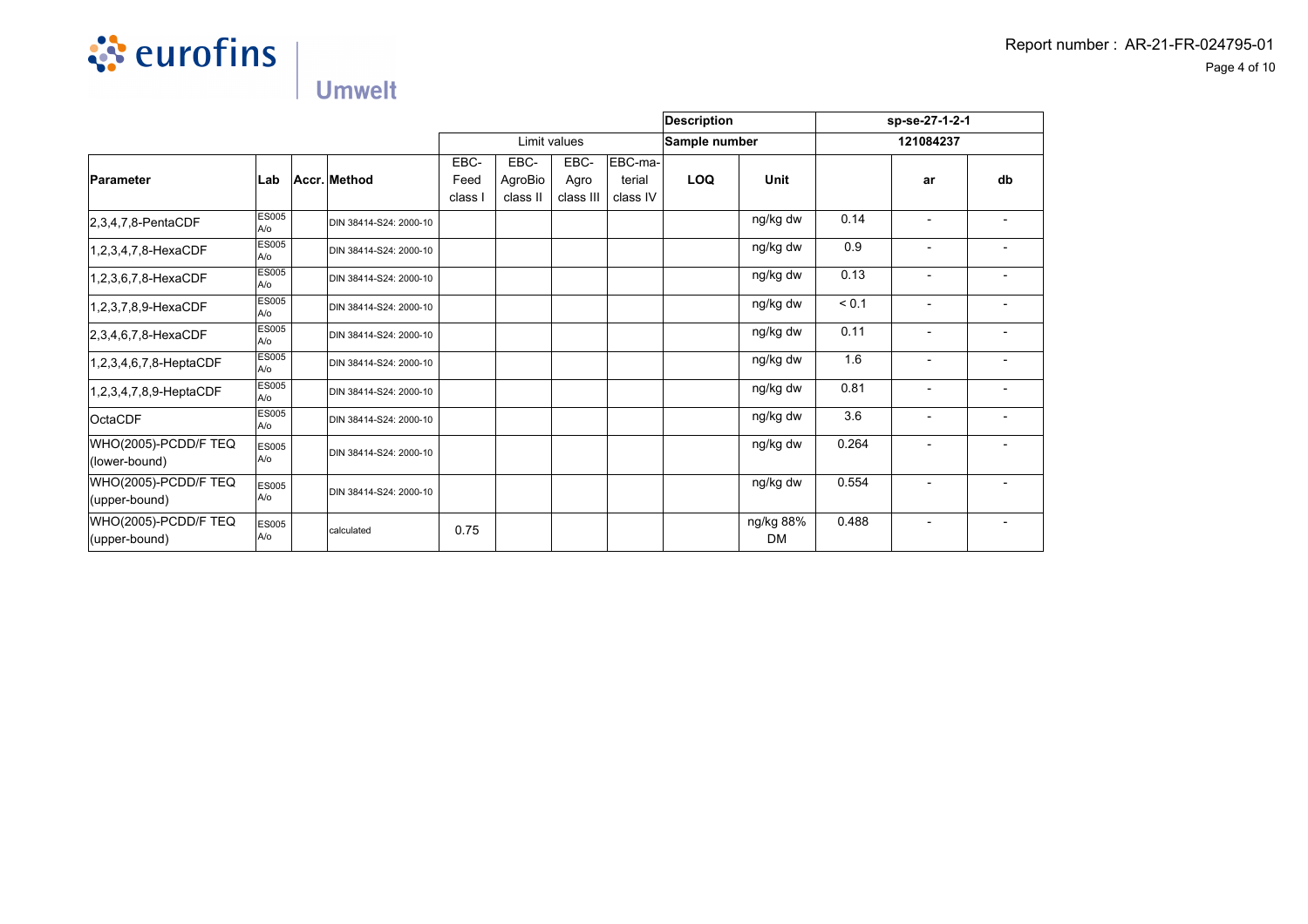

|                                                  |                     |                       |                         |                             |                           |                               | <b>Description</b> |                        | sp-se-27-1-2-1 |                          |                          |
|--------------------------------------------------|---------------------|-----------------------|-------------------------|-----------------------------|---------------------------|-------------------------------|--------------------|------------------------|----------------|--------------------------|--------------------------|
|                                                  |                     |                       |                         |                             | Limit values              |                               | Sample number      |                        |                | 121084237                |                          |
| Parameter                                        | Lab                 | Accr. Method          | EBC-<br>Feed<br>class I | EBC-<br>AgroBio<br>class II | EBC-<br>Agro<br>class III | EBC-ma-<br>terial<br>class IV | <b>LOQ</b>         | Unit                   |                | ar                       | db                       |
| Polychlorinated biphenyl (12 WHO PCB) by GC-HRMS |                     |                       |                         |                             |                           |                               |                    |                        |                |                          |                          |
| <b>PCB 77</b>                                    | ES005<br>A/o        | DIN 38407-F3: 1998-07 |                         |                             |                           |                               |                    | ng/kg dw               | 4.1            | $\overline{\phantom{a}}$ | $\overline{\phantom{a}}$ |
| <b>PCB 81</b>                                    | <b>ES005</b><br>A/o | DIN 38407-F3: 1998-07 |                         |                             |                           |                               |                    | ng/kg dw               | 0.21           | $\blacksquare$           |                          |
| <b>PCB 105</b>                                   | <b>ES005</b><br>A/o | DIN 38407-F3: 1998-07 |                         |                             |                           |                               |                    | ng/kg dw               | $<$ 3          |                          |                          |
| <b>PCB 118</b>                                   | <b>ES005</b><br>A/o | DIN 38407-F3: 1998-07 |                         |                             |                           |                               |                    | ng/kg dw               | 13             | $\overline{a}$           | $\overline{\phantom{a}}$ |
| PCB 114                                          | ES005<br>A/o        | DIN 38407-F3: 1998-07 |                         |                             |                           |                               |                    | ng/kg dw               | $\leq 3$       | $\overline{\phantom{a}}$ |                          |
| <b>PCB 123</b>                                   | <b>ES005</b><br>A/o | DIN 38407-F3: 1998-07 |                         |                             |                           |                               |                    | ng/kg dw               | $\leq 2$       | $\blacksquare$           | $\overline{\phantom{a}}$ |
| <b>PCB 126</b>                                   | <b>ES005</b><br>A/o | DIN 38407-F3: 1998-07 |                         |                             |                           |                               |                    | ng/kg dw               | ${}_{0.3}$     |                          |                          |
| PCB 156                                          | <b>ES005</b><br>A/o | DIN 38407-F3: 1998-07 |                         |                             |                           |                               |                    | ng/kg dw               | $\leq 2$       | L,                       |                          |
| <b>PCB 157</b>                                   | ES005<br>A/o        | DIN 38407-F3: 1998-07 |                         |                             |                           |                               |                    | ng/kg dw               | $\leq 2$       | $\overline{\phantom{a}}$ | $\overline{\phantom{a}}$ |
| <b>PCB 167</b>                                   | <b>ES005</b><br>A/o | DIN 38407-F3: 1998-07 |                         |                             |                           |                               |                    | ng/kg dw               | $\leq$ 2       | $\blacksquare$           | $\overline{\phantom{a}}$ |
| PCB 169                                          | <b>ES005</b><br>A/o | DIN 38407-F3: 1998-07 |                         |                             |                           |                               |                    | ng/kg dw               | ${}_{0.3}$     |                          |                          |
| <b>PCB 189</b>                                   | <b>ES005</b><br>A/o | DIN 38407-F3: 1998-07 |                         |                             |                           |                               |                    | ng/kg dw               | $<$ 3          | $\overline{a}$           | $\overline{\phantom{a}}$ |
| WHO(2005)-PCB TEQ<br>(lower-bound)               | <b>ES005</b><br>A/o | DIN 38407-F3: 1998-07 |                         |                             |                           |                               |                    | ng/kg dw               | 0.000863       | $\overline{\phantom{a}}$ | $\overline{\phantom{a}}$ |
| WHO(2005)-PCB TEQ<br>(upper-bound)               | ES005<br>A/o        | DIN 38407-F3: 1998-07 |                         |                             |                           |                               |                    | ng/kg dw               | 0.0404         |                          |                          |
| <b>WHO(2005)-PCB TEQ</b><br>(upper-bound)        | ES005<br>A/o        | calculated            |                         |                             |                           |                               |                    | ng/kg 88%<br><b>DM</b> | 0.0355         | $\overline{\phantom{a}}$ | $\overline{\phantom{a}}$ |
| WHO(2005)-PCDD/F+PCB<br>TEQ (upper-bound)        | <b>ES005</b><br>A/o | DIN 38407-F3: 1998-07 |                         |                             |                           |                               |                    | ng/kg dw               | 0.595          | $\overline{a}$           |                          |
| WHO(2005)-PCDD/F+PCB<br>TEQ (upper-bound)        | <b>ES005</b><br>A/o | calculated            | 1.25                    |                             |                           |                               |                    | ng/kg 88%<br><b>DM</b> | 0.523          | $\overline{\phantom{a}}$ |                          |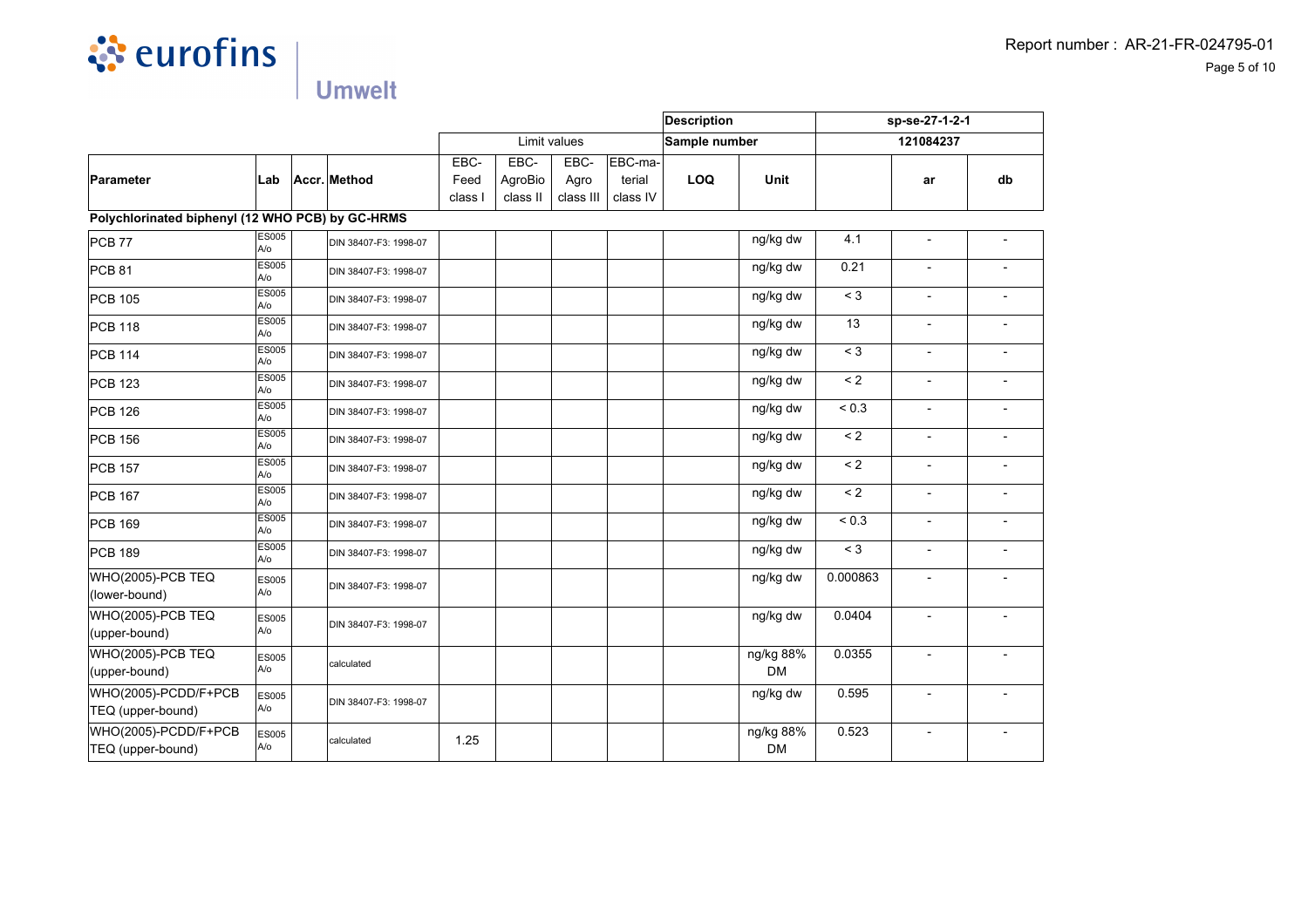

|                                                                              |                     |                            |                                             |         |          |              | Description |               | sp-se-27-1-2-1         |                          |                          |     |
|------------------------------------------------------------------------------|---------------------|----------------------------|---------------------------------------------|---------|----------|--------------|-------------|---------------|------------------------|--------------------------|--------------------------|-----|
|                                                                              |                     |                            |                                             |         |          | Limit values |             | Sample number |                        |                          | 121084237                |     |
|                                                                              |                     |                            |                                             | EBC-    | EBC-     | EBC-         | EBC-ma-     |               |                        |                          |                          |     |
| Parameter                                                                    | ∣Lab                |                            | Accr. Method                                | Feed    | AgroBio  | Agro         | terial      | <b>LOQ</b>    | <b>Unit</b>            |                          | ar                       | db  |
|                                                                              |                     |                            |                                             | class I | class II | class III    | class IV    |               |                        |                          |                          |     |
| Polychlorinated biphenyl (7 PCB) by GC-HRMS                                  |                     |                            |                                             |         |          |              |             |               |                        |                          |                          |     |
| Total 6 Indicator PCB (incl.<br>LOQ)                                         | ES005<br>A/o        |                            | DIN 38414-S20: 1996-01                      | 10      |          |              |             |               | µg/kg 88%<br><b>DM</b> | 0.25                     |                          |     |
| PCB28                                                                        | <b>ES005</b><br>A/o |                            | DIN 38414-S20: 1996-01                      |         |          |              |             |               | µg/kg 88%<br><b>DM</b> | 0.11                     |                          |     |
| PCB <sub>52</sub>                                                            | <b>ES005</b><br>A/o |                            | DIN 38414-S20: 1996-01                      |         |          |              |             |               | µg/kg 88%<br><b>DM</b> | 0.078                    |                          |     |
| PCB 101                                                                      | <b>ES005</b><br>A/o |                            | DIN 38414-S20: 1996-01                      |         |          |              |             |               | µg/kg 88%<br><b>DM</b> | 0.037                    |                          |     |
| PCB 153                                                                      | <b>ES005</b><br>A/o |                            | DIN 38414-S20: 1996-01                      |         |          |              |             |               | µg/kg 88%<br><b>DM</b> | 0.025                    |                          |     |
| <b>PCB 138</b>                                                               | <b>ES005</b><br>A/o |                            | DIN 38414-S20: 1996-01                      |         |          |              |             |               | µg/kg 88%<br><b>DM</b> | < 0.020                  | $\overline{a}$           |     |
| <b>PCB 180</b>                                                               | <b>ES005</b><br>A/o |                            | DIN 38414-S20: 1996-01                      |         |          |              |             |               | µg/kg 88%<br><b>DM</b> | < 0.020                  | $\blacksquare$           |     |
| Elements from the micro wave pressure digestion acc. to DIN 22022-1: 2014-07 |                     |                            |                                             |         |          |              |             |               |                        |                          |                          |     |
| Copper (Cu)                                                                  | <b>FR</b>           | FY                         | RE000 DIN EN ISO 17294-2<br>(E29): 2017-01  | 70      | 70       | 100          | 250         | $\mathbf{1}$  | mg/kg                  | $\overline{\phantom{a}}$ | $\overline{\phantom{a}}$ | 19  |
| Nickel (Ni)                                                                  | <b>FR</b>           | <b>RE000</b><br><b>FY</b>  | <b>DIN EN ISO 17294-2</b><br>(E29): 2017-01 | 25      | 25       | 50           | 250         | $\mathbf{1}$  | mg/kg                  | L,                       |                          | 5   |
| Zinc (Zn)                                                                    | <b>FR</b>           | <b>RE000</b><br>FY         | <b>DIN EN ISO 17294-2</b><br>(E29): 2017-01 | 200     | 200      | 400          | 750         | $\mathbf{1}$  | mg/kg                  | $\blacksquare$           | $\overline{a}$           | 174 |
| Chromium (Cr)                                                                | <b>FR</b>           | <b>RE000</b><br>FY         | <b>DIN EN ISO 17294-2</b><br>(E29): 2017-01 | 70      | 70       | 90           | 250         | $\mathbf{1}$  | mg/kg                  | $\overline{\phantom{a}}$ | $\overline{\phantom{a}}$ | 8   |
| Boron (B)                                                                    | <b>FR</b>           | <b>RE000</b><br><b>IFY</b> | <b>DIN EN ISO 17294-2</b><br>(E29): 2017-01 |         |          |              |             | $\mathbf{1}$  | mg/kg                  | $\overline{\phantom{a}}$ |                          | 16  |
| Manganese (Mn)                                                               | <b>FR</b>           | <b>RE000</b><br><b>FY</b>  | <b>DIN EN ISO 17294-2</b><br>(E29): 2017-01 |         |          |              |             | $\mathbf{1}$  | mg/kg                  | ÷,                       | $\overline{\phantom{a}}$ | 189 |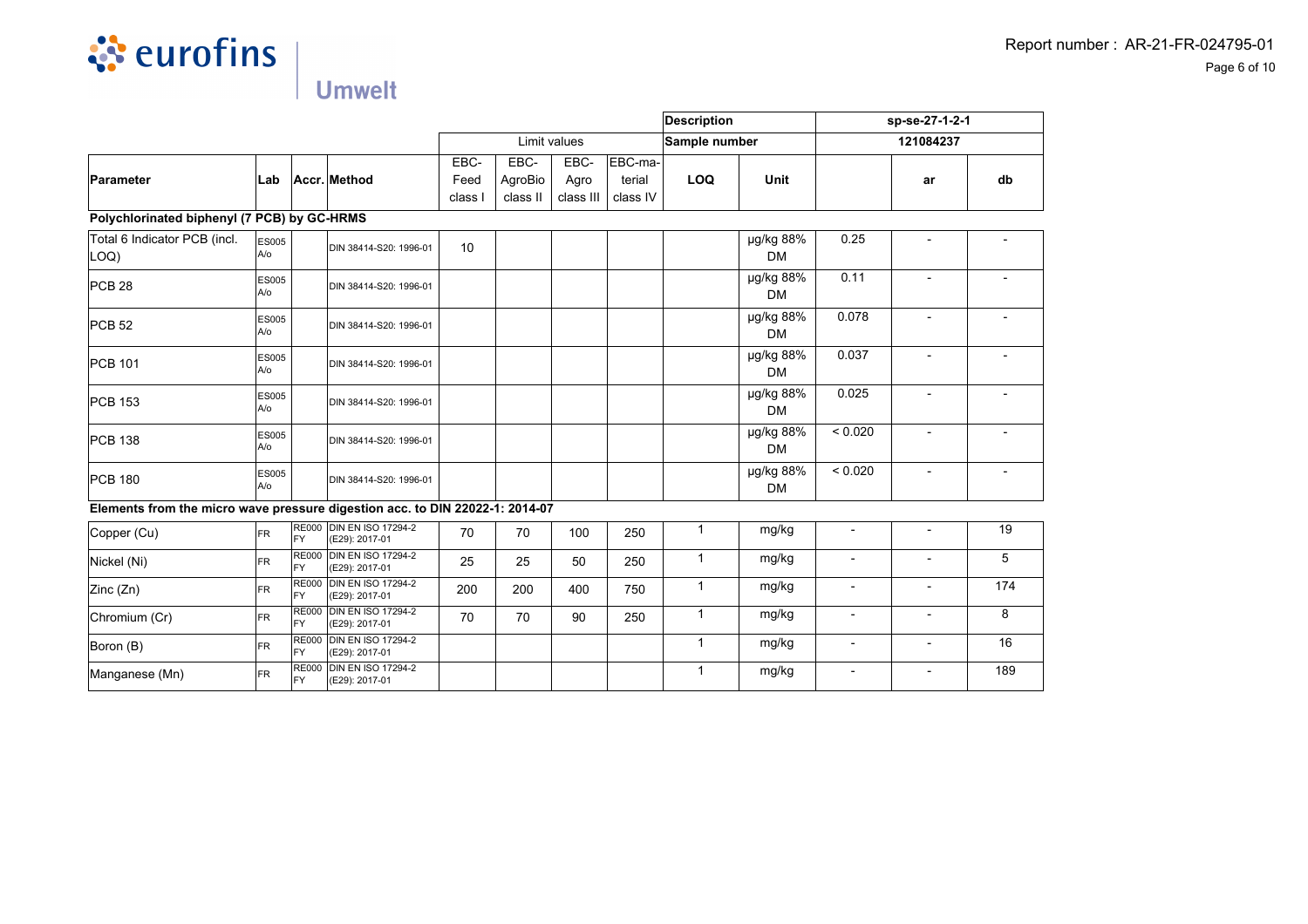

|                                                                                  |                           |                                 |                                            |       |          |              | Description |               | sp-se-27-1-2-1         |                          |                          |      |
|----------------------------------------------------------------------------------|---------------------------|---------------------------------|--------------------------------------------|-------|----------|--------------|-------------|---------------|------------------------|--------------------------|--------------------------|------|
|                                                                                  |                           |                                 |                                            |       |          | Limit values |             | Sample number |                        |                          | 121084237                |      |
|                                                                                  |                           |                                 |                                            | EBC-  | EBC-     | EBC-         | EBC-ma-     |               |                        |                          |                          |      |
| <b>Parameter</b>                                                                 | Lab                       |                                 | Accr. Method                               | Feed  | AgroBio  | Agro         | terial      | <b>LOQ</b>    | Unit                   |                          | ar                       | db   |
|                                                                                  |                           |                                 |                                            | class | class II | class III    | class IV    |               |                        |                          |                          |      |
| Elements from the pressure digestion acc. to DIN EN 13805: 2014-12               |                           |                                 |                                            |       |          |              |             |               |                        |                          |                          |      |
| Arsenic (As)                                                                     | $A$ / $O$                 | <b>CR</b>                       | ES005 RE000 DIN EN ISO 17294-2:<br>2005-02 | 2     |          |              |             |               | mg/kg 88%<br><b>DM</b> | 0.28                     |                          |      |
| Lead (Pb)                                                                        | A/o                       | <b>ES005 RE000</b><br><b>CR</b> | DIN EN ISO 17294-2:<br>2005-02             | 10    |          |              |             |               | mg/kg 88%<br><b>DM</b> | 3.0                      |                          |      |
| Cadmium (Cd)                                                                     | <b>ES005</b><br>$A$ / $O$ | <b>RE000</b><br><b>CR</b>       | <b>DIN EN ISO 17294-2:</b><br>2005-02      | 0.8   |          |              |             |               | mg/kg 88%<br><b>DM</b> | 0.053                    |                          |      |
| Mercury (Hg)                                                                     | A/O                       | ES005 RE000<br><b>CR</b>        | DIN EN 15763:2010-04                       | 0.1   |          |              |             |               | mg/kg 88%<br>DM        | < 0.0020                 | $\blacksquare$           |      |
| Elements fr. the borate digestion of ash 550 °C acc. to DIN 51729-11:1998-11(AR) |                           |                                 |                                            |       |          |              |             |               |                        |                          |                          |      |
| Calcium as CaO                                                                   | <b>FR</b>                 | FY                              | RE000 DIN EN ISO 11885 (E22):<br>2009-09   |       |          |              |             | 0.1           | % (w/w)                |                          |                          | 7.9  |
| Iron as Fe2O3                                                                    | <b>FR</b>                 | <b>RE000</b><br>FY              | <b>DIN EN ISO 11885 (E22):</b><br>2009-09  |       |          |              |             | 0.1           | $%$ (w/w)              |                          |                          | 1.5  |
| Potassium as K2O                                                                 | <b>FR</b>                 | <b>RE000</b><br>FY              | DIN EN ISO 11885 (E22):<br>2009-09         |       |          |              |             | 0.1           | $%$ (w/w)              |                          |                          | 16.6 |
| Magnesium as MgO                                                                 | <b>FR</b>                 | <b>RE000</b><br>FY              | <b>DIN EN ISO 11885 (E22):</b><br>2009-09  |       |          |              |             | 0.1           | $%$ (w/w)              |                          |                          | 3.8  |
| Sodium as Na2O                                                                   | <b>FR</b>                 | FY                              | RE000 DIN EN ISO 11885 (E22):<br>2009-09   |       |          |              |             | 0.1           | $%$ (w/w)              | $\overline{a}$           |                          | 1.2  |
| Phosphorus as P2O5                                                               | <b>FR</b>                 | FY                              | RE000 DIN EN ISO 11885 (E22):<br>2009-09   |       |          |              |             | 0.1           | $%$ (w/w)              | $\overline{a}$           | $\overline{\phantom{a}}$ | 11.7 |
| sulphur as SO3                                                                   | <b>FR</b>                 | FY                              | RE000 DIN EN ISO 11885 (E22):<br>2009-09   |       |          |              |             | 0.1           | $%$ (w/w)              | $\overline{\phantom{a}}$ | $\overline{\phantom{a}}$ | 1.2  |
| Silicon as SiO <sub>2</sub>                                                      | <b>FR</b>                 | <b>RE000</b><br>FY              | DIN EN ISO 11885 (E22):<br>2009-09         |       |          |              |             | 0.1           | $%$ (w/w)              | $\overline{\phantom{a}}$ | $\overline{\phantom{a}}$ | 49.8 |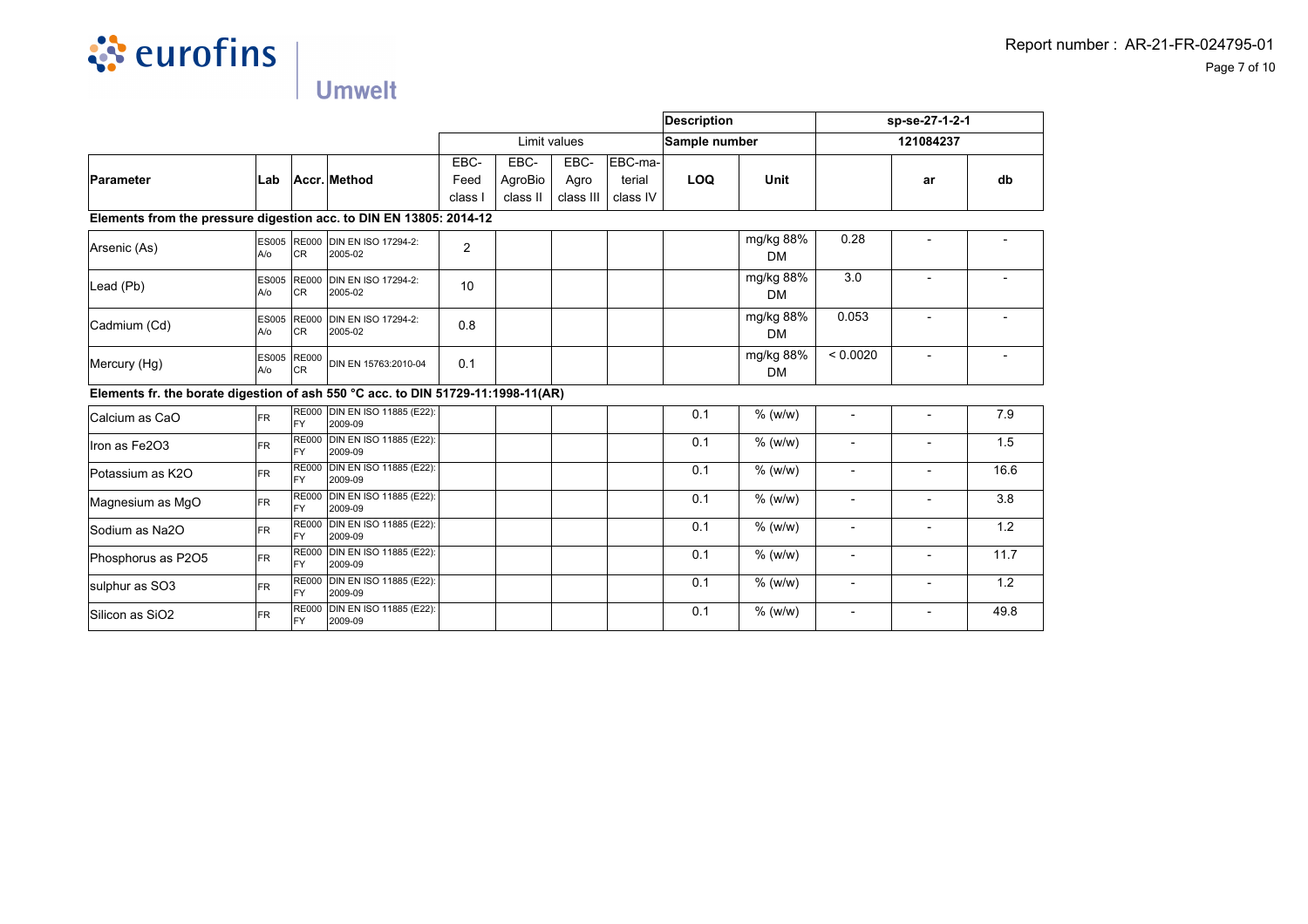

|                                                                                  |                     |                           |                                          |                         |                             |                           | <b>Description</b>            |               |                        | sp-se-27-1-2-1           |                          |                  |
|----------------------------------------------------------------------------------|---------------------|---------------------------|------------------------------------------|-------------------------|-----------------------------|---------------------------|-------------------------------|---------------|------------------------|--------------------------|--------------------------|------------------|
|                                                                                  |                     |                           |                                          |                         |                             | Limit values              |                               | Sample number |                        | 121084237                |                          |                  |
| Parameter                                                                        | Lab                 |                           | Accr. Method                             | EBC-<br>Feed<br>class I | EBC-<br>AgroBio<br>class II | EBC-<br>Agro<br>class III | EBC-ma-<br>terial<br>class IV | LOQ           | Unit                   |                          | ar                       | d <b>b</b>       |
| Elements fr. the borate digestion of ash 550°C acc. to DIN 51729-11:1998-11(OS)  |                     |                           |                                          |                         |                             |                           |                               |               |                        |                          |                          |                  |
| Calcium as CaO                                                                   | <b>FR</b>           | FY                        | RE000 DIN EN ISO 11885 (E22):<br>2009-09 |                         |                             |                           |                               | 0.1           | g/kg                   |                          |                          | 17.8             |
| Iron as Fe2O3                                                                    | <b>FR</b>           | <b>RE000</b><br><b>FY</b> | DIN EN ISO 11885 (E22):<br>2009-09       |                         |                             |                           |                               | 0.1           | g/kg                   |                          |                          | 3.3              |
| Potassium as K2O                                                                 | <b>FR</b>           | <b>RE000</b><br>FY        | DIN EN ISO 11885 (E22):<br>2009-09       |                         |                             |                           |                               | 0.1           | g/kg                   | $\blacksquare$           |                          | 37.2             |
| Magnesium as MgO                                                                 | FR                  | <b>RE000</b><br>FY        | DIN EN ISO 11885 (E22):<br>2009-09       |                         |                             |                           |                               | 0.1           | g/kg                   | $\overline{\phantom{a}}$ | $\blacksquare$           | 8.4              |
| Sodium as Na2O                                                                   | FR                  | <b>RE000</b><br>FY        | DIN EN ISO 11885 (E22):<br>2009-09       |                         |                             |                           |                               | 0.1           | g/kg                   | $\overline{\phantom{a}}$ | $\overline{a}$           | 2.7              |
| Phosphorus as P2O5                                                               | <b>FR</b>           | <b>RE000</b><br><b>FY</b> | DIN EN ISO 11885 (E22):<br>2009-09       |                         |                             |                           |                               | 0.1           | g/kg                   | $\overline{\phantom{a}}$ | $\blacksquare$           | 26.3             |
| sulphur as SO3                                                                   | FR                  | <b>RE000</b><br><b>FY</b> | DIN EN ISO 11885 (E22):<br>2009-09       |                         |                             |                           |                               | 0.1           | g/kg                   | $\overline{\phantom{0}}$ | $\overline{a}$           | 2.8              |
| Silicon as SiO2                                                                  | FR.                 | <b>RE000</b><br>FY        | DIN EN ISO 11885 (E22):<br>2009-09       |                         |                             |                           |                               | 0.1           | g/kg                   | $\blacksquare$           |                          | $\overline{112}$ |
| Organic contaminents from toluene extraction acc. to EN 16181:2019-08 (method 2) |                     |                           |                                          |                         |                             |                           |                               |               |                        |                          |                          |                  |
| Naphthalene                                                                      | <b>ES005</b><br>A/o |                           | DIN ISO 13877: 2000                      |                         |                             |                           |                               | 10            | µg/kg 88%<br><b>DM</b> | 1700                     | $\overline{a}$           |                  |
| Acenaphthylene                                                                   | ES005<br>A/o        |                           | DIN ISO 13877: 2000                      |                         |                             |                           |                               | 10            | µg/kg 88%<br><b>DM</b> | 11                       | $\blacksquare$           |                  |
| Acenaphthene                                                                     | ES005<br>A/o        |                           | DIN ISO 13877: 2000                      |                         |                             |                           |                               | 10            | µg/kg 88%<br><b>DM</b> | 19                       |                          |                  |
| Fluorene                                                                         | <b>ES005</b><br>A/o |                           | DIN ISO 13877: 2000                      |                         |                             |                           |                               | 10            | µg/kg 88%<br><b>DM</b> | 10                       | $\blacksquare$           |                  |
| Phenanthrene                                                                     | <b>ES005</b><br>A/o |                           | DIN ISO 13877: 2000                      |                         |                             |                           |                               | 10            | µg/kg 88%<br><b>DM</b> | 230                      | $\blacksquare$           |                  |
| Anthracene                                                                       | <b>ES005</b><br>A/o |                           | DIN ISO 13877: 2000                      |                         |                             |                           |                               | 10            | µg/kg 88%<br><b>DM</b> | 34                       |                          |                  |
| Fluoranthene                                                                     | ES005<br>A/o        |                           | DIN ISO 13877: 2000                      |                         |                             |                           |                               | 10            | µg/kg 88%<br><b>DM</b> | 77                       |                          |                  |
| Pyrene                                                                           | <b>ES005</b><br>A/o |                           | DIN ISO 13877: 2000                      |                         |                             |                           |                               | 10            | µg/kg 88%<br><b>DM</b> | 94                       | $\overline{\phantom{a}}$ |                  |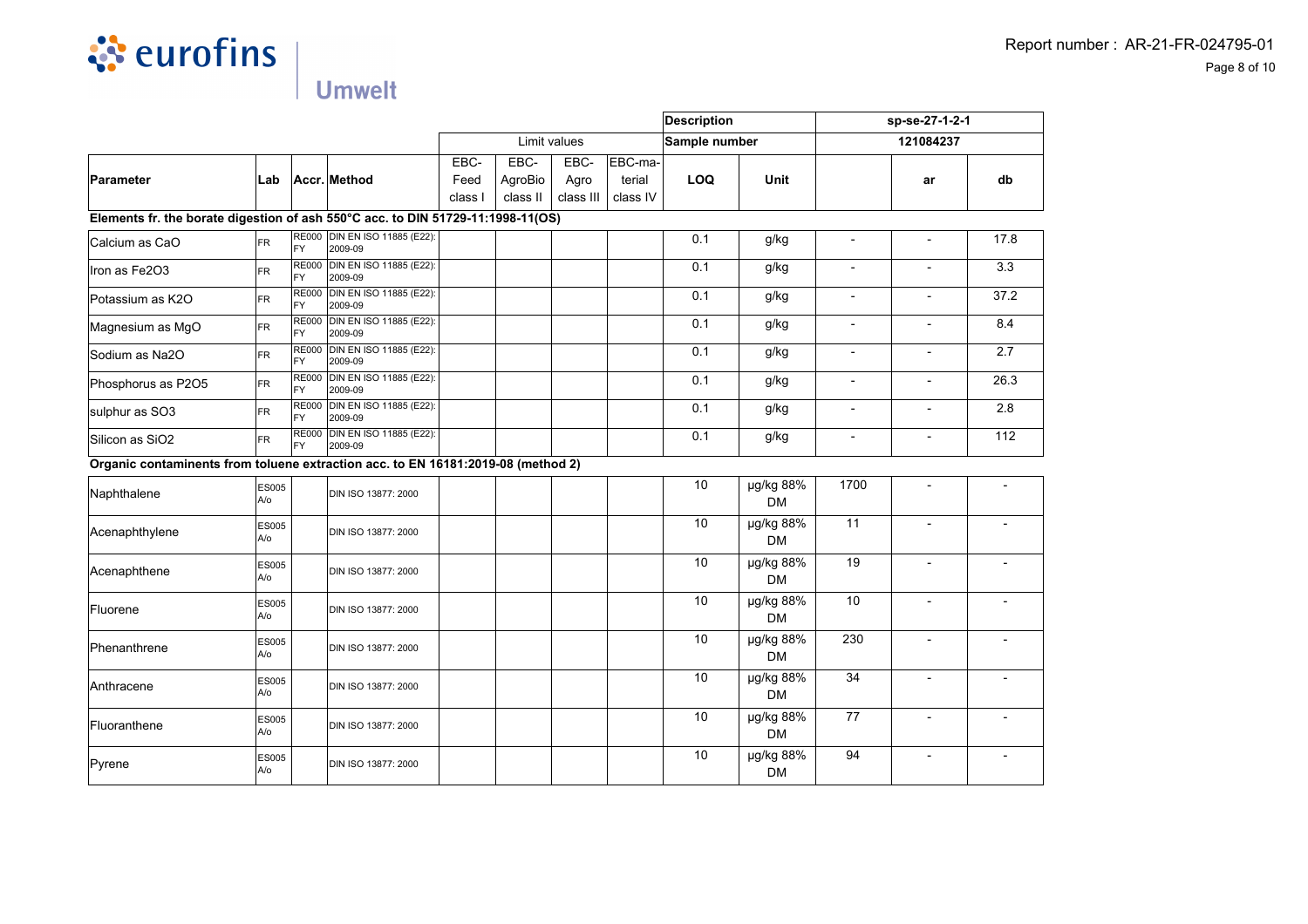

|                            |                      |                     |                         |                             | <b>Description</b>        |                               | sp-se-27-1-2-1  |                        |                |                          |                          |
|----------------------------|----------------------|---------------------|-------------------------|-----------------------------|---------------------------|-------------------------------|-----------------|------------------------|----------------|--------------------------|--------------------------|
|                            |                      |                     |                         |                             | Limit values              |                               | Sample number   |                        |                | 121084237                |                          |
| Parameter                  | Lab                  | Accr. Method        | EBC-<br>Feed<br>class I | EBC-<br>AgroBio<br>class II | EBC-<br>Agro<br>class III | EBC-ma-<br>terial<br>class IV | <b>LOQ</b>      | Unit                   |                | ar                       | db                       |
| Benz(a)anthracene          | <b>ES005</b><br>A/o  | DIN ISO 13877: 2000 |                         |                             |                           |                               | 10              | µg/kg 88%<br><b>DM</b> | 29             | $\blacksquare$           |                          |
| Chrysene                   | <b>ES005</b><br>A/o  | DIN ISO 13877: 2000 |                         |                             |                           |                               | 10              | µg/kg 88%<br><b>DM</b> | 33             | $\overline{\phantom{a}}$ |                          |
| Benzo(b)fluoranthene       | <b>ES005</b><br>A/o  | DIN ISO 13877: 2000 |                         |                             |                           |                               | 10              | µg/kg 88%<br><b>DM</b> | 37             |                          |                          |
| Benzo(k)fluoranthene       | <b>ES005</b><br>lA/o | DIN ISO 13877: 2000 |                         |                             |                           |                               | 10              | µg/kg 88%<br><b>DM</b> | < 10           | $\blacksquare$           |                          |
| Benzo(a)pyrene             | <b>ES005</b><br>A/o  | DIN ISO 13877: 2000 | 25                      |                             |                           |                               | 10              | µg/kg 88%<br><b>DM</b> | < 10           |                          |                          |
| Indeno(1,2,3-cd)pyrene     | <b>ES005</b><br>lA/o | DIN ISO 13877: 2000 |                         |                             |                           |                               | 10 <sup>1</sup> | µg/kg 88%<br><b>DM</b> | 19             | $\blacksquare$           |                          |
| Dibenz(a,h)anthracene      | <b>ES005</b><br>A/o  | DIN ISO 13877: 2000 |                         |                             |                           |                               | 10              | µg/kg 88%<br><b>DM</b> | < 10           |                          |                          |
| Benzo(g,h,i)perylene       | <b>ES005</b><br>A/o  | DIN ISO 13877: 2000 |                         |                             |                           |                               | 10              | µg/kg 88%<br><b>DM</b> | 160            | $\overline{\phantom{a}}$ |                          |
| Total 16 EPA-PAH excl. LOQ | ES005<br>la/o        | DIN ISO 13877: 2000 |                         |                             |                           |                               |                 | µg/kg 88%<br><b>DM</b> | 2500           | $\overline{\phantom{0}}$ |                          |
| Total 16 EPA-PAH excl. LOQ | <b>ES005</b><br>lA/o | calculated          | 4                       | 4                           | 6                         | 30                            |                 | mg/kg dw               | 2.8            | $\overline{\phantom{a}}$ | $\overline{\phantom{a}}$ |
| <b>Special analyses</b>    |                      |                     |                         |                             |                           |                               |                 |                        |                |                          |                          |
| Plausibility check         | FR                   |                     |                         |                             |                           |                               |                 |                        | $\blacksquare$ | OK                       | $\overline{\phantom{a}}$ |